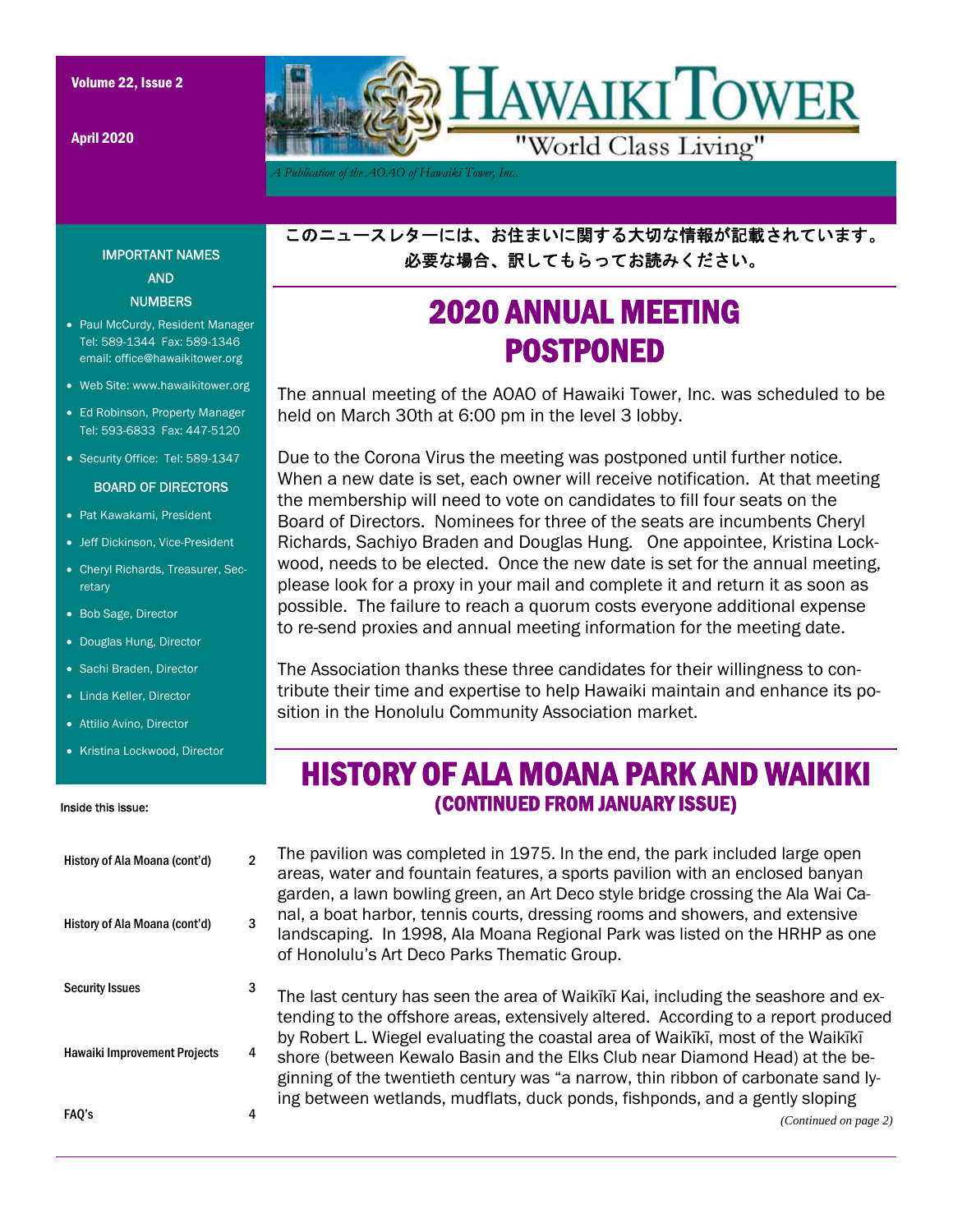## HISTORY OF ALA MOANA (cont'd)

#### *(Continued from page 1)*

fringing reef a few thousand feet wide" (Wiegel 2008:3). He further elaborates that the subsurface geology of the Waikīkī "coastal plain is a complicated mix of horizons/lenses of lagoonal deposits, marsh deposits, sand and coralline debris, coral ledges, alluvium, cemented sand, cinder, clinker, tuff, and basalt" (Wiegel 2008:6 citing data in Ferrall 1976 and Noda 1994). The continual transformation of the Waikīkī coastline into areas of "intensively used urban beach" (Wiegel 2008:3) has resulted in its current conditions. The current Ala Moana Beach, facing southwest toward "the bight of Mamala Bay" (Wiegel 2008:3), is a result of dredging and in-filling episodes occurring between 1931 and 1934. Traditionally, however, the seashore and ocean were vitally important for resource extraction in the early days of settlement. Fishermen along the coast maintained a respected status within traditional Hawaiian society; Kanahele asserts that "early Hawaiians regarded fishing as the oldest, and hence the most prestigious of professions" (Kanahele 1995:17). For those engaged in this profession, knowledge of the seas, particularly fishing grounds, was especially important. This knowledge was passed down from one generation to another. As D. Kanewanui notes, "our fishing grounds were sought by the ancestors with great patience, and those spots were revealed to their children, which is how that knowledge was passed down" (Kahā'ulelio 2006:xv). The names of the seas of southeastern O'ahu are listed in a chant for the high chief, Kūali'i, paramount chief of the Hawaiian Islands from 1720 to 1740 (Cordy 2002:19). The chant also identifies the cultural resources known to be



available within a specific sea. From the eastern end of Waikīkī to the western boundary of the Kona district, the seas were as follows:

A sea for surf swimming is Kahaloa [in Waikīkī] A sea for net fishing is Kalia [in Waikīkī] A sea for going naked is Mamala [mouth of Honolulu Har-

bor] A sea for swimming is Kapuuone [in Kapālama/Kalihi] A sea for surf-swimming sideways is Makaiwa [in Kapālama/Kalihi]

A sea for catching 'anae [mullet] is Keehi [in Moanalua] A sea for crabs is Leleiwi [in Moanalua]

Hawaiian storytellers of old were greatly honored; they were a major source of entertainment and their stories contained teachings while interweaving elements of Hawaiian lifestyles, genealogy, history, relationships, arts, and the natural environment (Pukui and Green 1995:IX). According to Pukui and Green (1995), storytelling is better heard rather than read for much becomes lost in the transfer from the spoken to the written word and ka'ao (legends) are often full of kaona or double meanings. Ka'ao are defined by Pukui and Elbert as a "legend, tale, romance, [and/or], fiction"(1986:108). Ka'ao may be thought of as oral literature or legends, often fictional or mythic in origin, and have been "consciously composed to tickle the fancy rather than to inform the mind as to supposed events" (Beckwith 1970:1). Conversely, Pukui and Elbert define mo'olelo as a "story, tale, myth, history, [and/or] tradition" (Pukui and Elbert 1986:254). The mo'olelo are generally traditional stories about the gods, historic figures or stories which cover historic events and locate the events with known places. Mo'olelo are often intimately connected to a tangible place or space (wahi pana) (see Section 3.2 Wahi Pana ). In differentiating ka'ao and mo'olelo it may be useful to think of ka'ao as expressly delving into the wao akua (realm of the gods), discussing the exploits of akua (gods) in a primordial time. Mo'olelo on the other hand, reference a host of characters from ali'i (royalty), to akua (gods) and kupua (supernatural beings), to finally maka'āinana (commoners) and discuss their varied and complex interactions within the wao kānaka (realm of man). Beckwith elaborates, "In reality, the distinction between kaʻao as *(Continued on page 3)*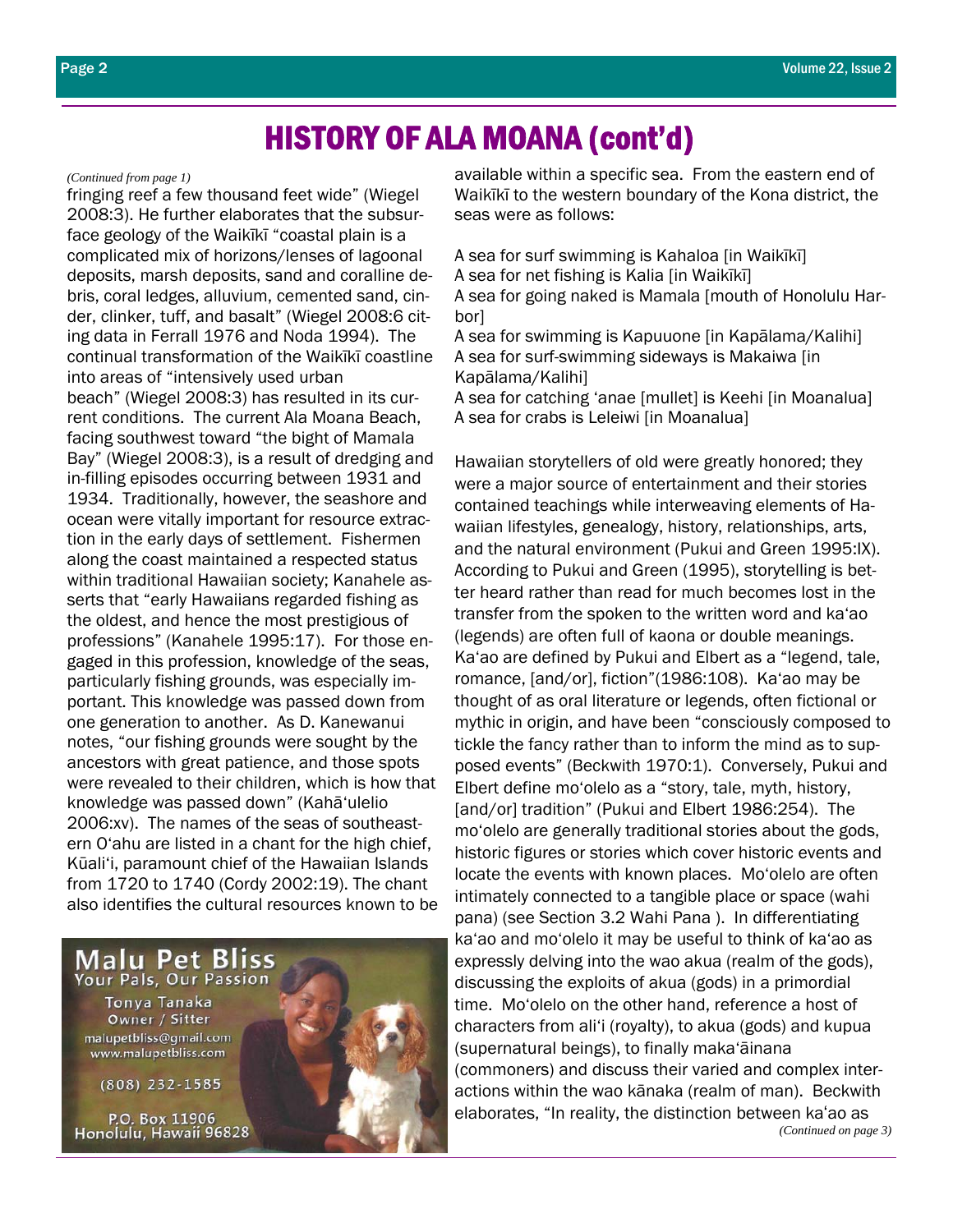# HISTORY OF ALA MOANA (cont'd)

#### *(Continued from page 2)*

fiction and moʻolelo as fact cannot be pressed too closely. It is rather in the intention than in the fact" (Beckwith 1970:1). Thus, a so-called moʻolelo, which may be enlivened by fantastic adventures of kupua, "nevertheless corresponds with the Hawaiian view of the relation between nature and man". Beckwith 1970:1). Both ka'ao and mo'olelo provide important insight into a specific geographical area, adding to a rich fabric of traditional knowledge. The preservation and passing on of these stories through oration remains a highly valued tradition. Additionally, oral traditions associated with the study area communicate the intrinsic value and meaning of a place, specifically its meaning to both kama'āinaas well as others who also value that place. The project area is located offshore from portions of Kukuluāe'o and Kewalo, two 'ili of Honolulu, and Kālia, an 'ili of Waikīkī. Sheridan and Pi'ikoi streets generally follow the ancient boundary line dividing Honolulu to the west from Waikīkī to the east, as shown on maps of Honolulu from 1884 and 1891 (see Figure 12 and Figure 14). On the west side of Pi'ikoi Street is a small section of the 'ili of Kewalo, an 'ili kū of Pauoa, then further west is Kukuluāe'o, an 'ili kū of Makiki. Today, Pi'ikoi Street also marks the eastern boundary of a modern land section called the Kaka'ako Development District, which includes several 'ili stretching from Punchbowl Street to Pi'ikoi Street, and some of the lands of Kukuluāe'o and Kewalo. In the following report sections, ka'ao and mo'olelo of both Waikīkī and Honolulu will be presented. The following sections seek to present traditional accounts of ancient Hawaiians living in the vicinity of the study area. They tell of times before the first Hawaiian to an age of mythical characters whose epic adventures inadvertently lead to the Hawaiian race of aliʻi (chief) and makaʻāinana (commoner) alike. The kaʻao in and around the study area shared below are some of the oldest Hawaiian stories that have survived and still speak to the characteristics and environment of the area and its people.



## SECURITY ISSUES

As much as we would like to be, the Association can never be free of crime. For example, it is possible for someone to enter the property under false pretenses to commit crimes, for residents to commit crimes against their neighbors, for guests of residents to commit crimes and for employees to commit crimes. As a result, the Association is not and can never be free of crime and cannot guarantee your safety or security. You should NOT rely on the Association to protect you from loss or harm you should provide for your own security by taking common sense precautions such as carrying insurance against loss; keeping your doors closed and locked; refusing to open your door to strangers; asking workmen for identification; installing a security system; locking your car and bicycle; etc. Please report any suspicious activity immediately to security (589-1347) or the Honolulu Police Department (911).